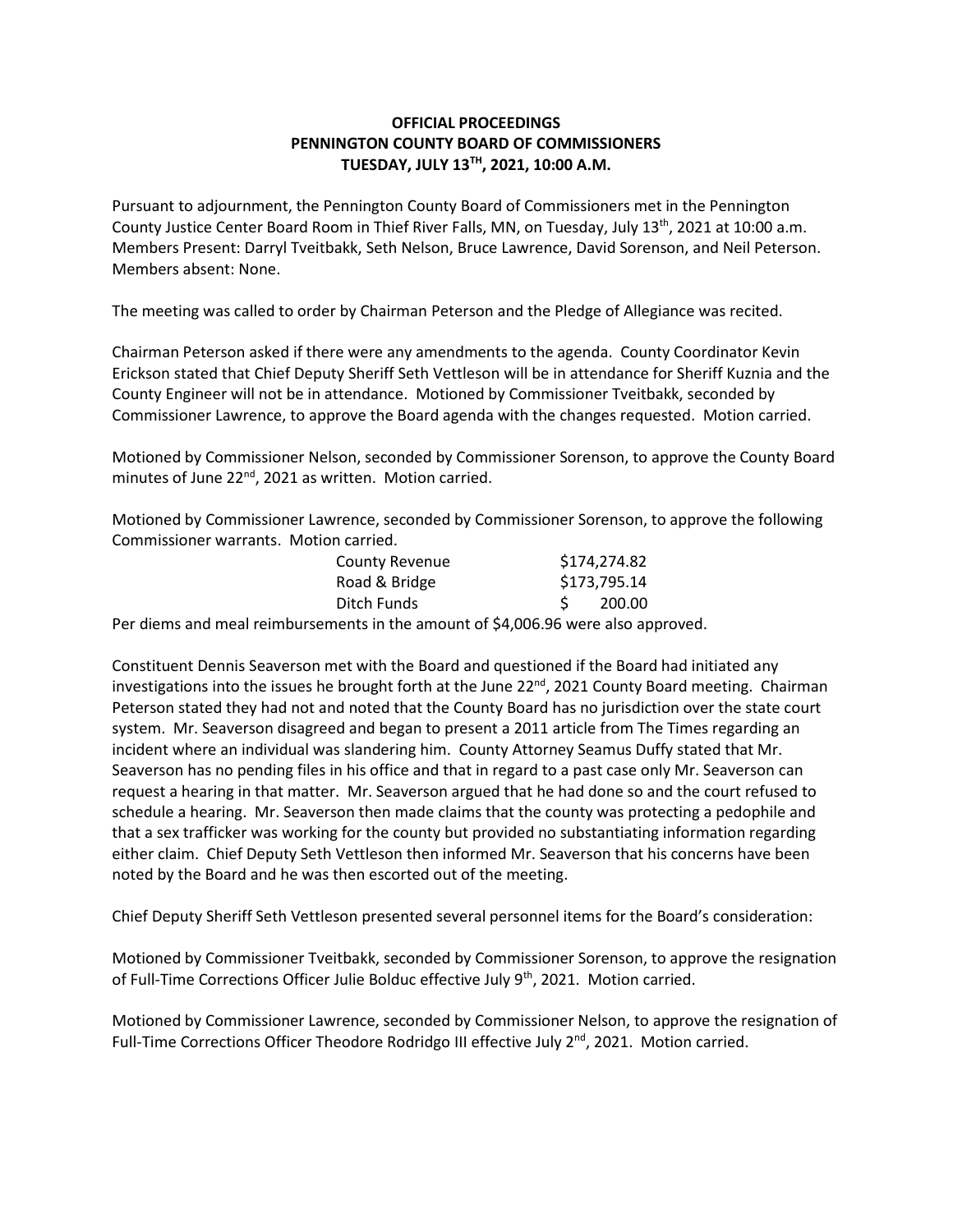Motioned by Commissioner Lawrence, seconded by Commissioner Sorenson, to approve the transfer and promotion of Sarah Kalash from Part-Time Corrections Officer to Full-Time Corrections Sergeant effective July 14<sup>th</sup>, 2021. Motion carried.

Motioned by Commissioner Tveitbakk, seconded by Commissioner Lawrence, to approve the transfer of Tyler Scott Ellefson from Part-Time Corrections Officer to Full-Time Corrections Officer effective July 14<sup>th</sup>, 2021. Motion carried.

Motioned by Commissioner Lawrence, seconded by Commissioner Nelson, to approve the transfer of Part-Time Corrections Officer Cassidy Jaz Vandehoven from Part-Time Corrections Officer to Full-Time Corrections Officer effective July 14<sup>th</sup>, 2021. Motion carried.

Chief Deputy Vettleson wished to thank the public for their assistance and donations of items such as bug spray to aid in the search for murder suspect Eric Reinbold. Mr. Vettleson also wished to thank thank all of the outside agencies that have aided in the search for Mr. Reinbold.

Committee Reports / Commissioner Updates:

Commissioner Lawrence presented an update on behalf of the Solid Waste Committee regarding used oil and oil filter recycling in the County. There is no written contract or agreement with Rainy Lake Oil for the recycling services they have been providing, and Commissioner Lawrence recommended that the County contract with Safety-Kleen for used oil recycling for the three locations in the County. Safety-Kleen has stated they may be able to take used oil filters also but there would be a charge for that service. The County will continue to research recycling options for the used oil filters.

Motioned by Commissioner Lawrence, seconded by Commissioner Nelson, to no longer utilize the services of Rainy Lake Oil for the recycling of oil and oil filters at the three County locations. Motion carried.

Motioned by Commissioner Lawrence, seconded by Commissioner Sorenson, to contract with Safety-Kleen for the recycling of used oil at all three locations in Pennington County. Discussion was held with Commissioner Tveitbakk questioning the financial implications of the change in services, and it was noted that Safety-Kleen will pick up the used oil at no charge. Hearing no further discussion, the motion was carried.

Commissioners Lawrence and Nelson stated that they toured the Goodridge oil and filter recycling location and they recommended that a canopy be installed over the oil tank to keep rain and other elements from entering the tank and the oil. Motioned by Commissioner Lawrence, seconded by Commissioner Nelson, to authorize the installation of a canopy over the used oil container at the Goodridge recycling location. Motion carried.

Commissioner Lawrence discussed administration of the County's website. Dispatch Supervisor Shadron Cooper created the current website but is unable to maintain and update the website due to his Dispatch duties. Mr. Lawrence stated that he has approached Ag Services/Solid Waste Coordinator Kyle Jore regarding website administration due to his IT experience, and Mr. Jore was willing to do so but would need additional work hours to do so. Motioned by Commissioner Lawrence, seconded by Commissioner Nelson, to assign the duties of web administration to Ag Services / Solid Waste Coordinator Kyle Jore and to increase his scheduled hours from 25 to 29 per week. Motion carried.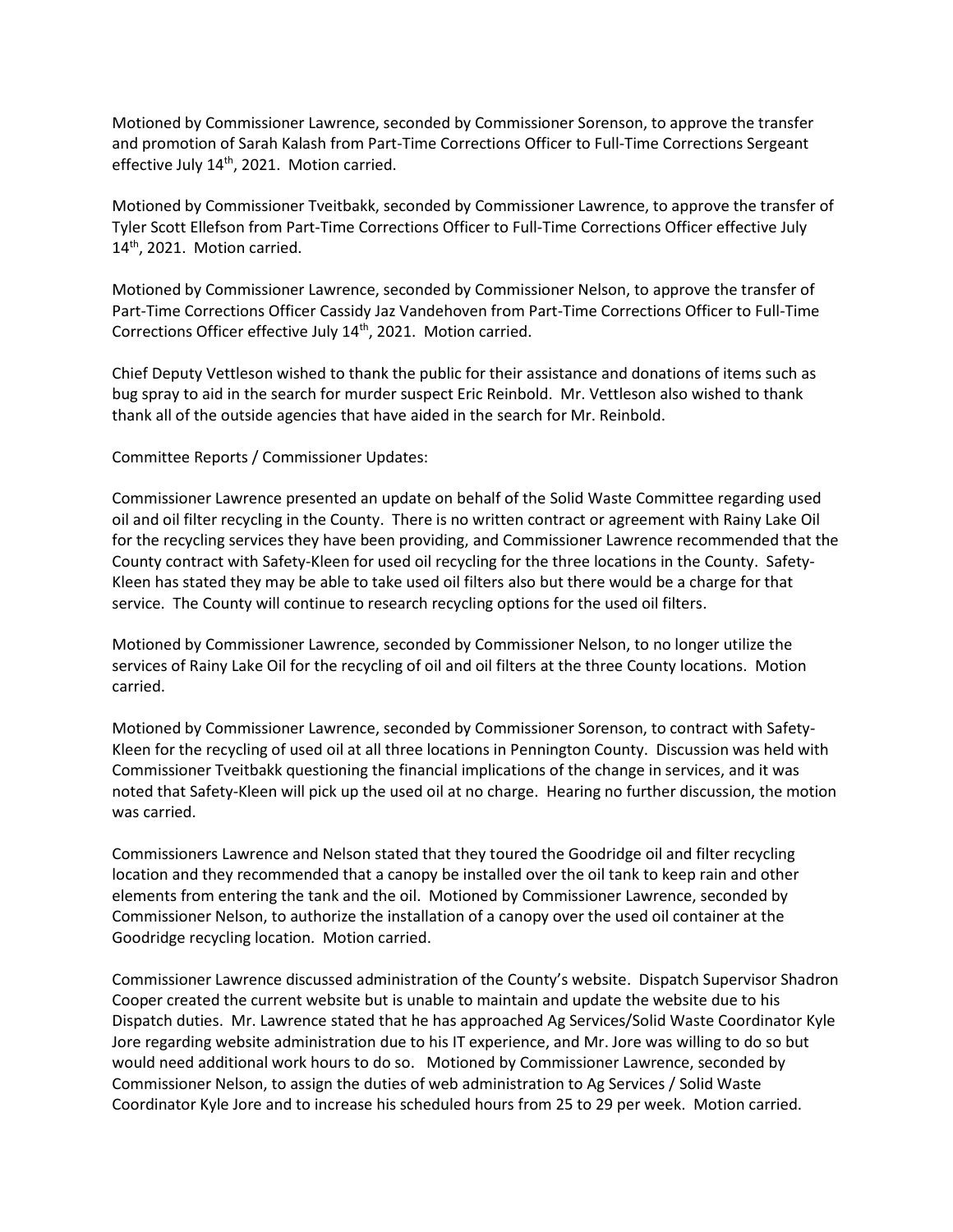Commissioner Tveitbakk noted that he recently represented Pennington County at the summer AMC virtual meeting. He noted that Mary Jo McGuire from Minnesota was elected to the National Association of Counties (NACO) Board as 2<sup>nd</sup> Vice President.

Commissioner Tveitbakk stated that AMC will be hosting a Zoom meeting with the MN Attorney General's office regarding a recent opiod drug settlement and he would like to attend to see if / what settlement funds might be available to Pennington County. The Board approved his attendance at the meeting.

Commissioner Tveitbakk informed the Board that the TRF Regional Airport has requested \$7.5M in funding for the hangar project and the request is in the subcommittee report.

County Auditor-Treasurer Items: None

Chairman Peterson briefly discussed the State decision to fund the Enbridge tax settlement, noting that if the State had voted against such funding it would have resulted in a 10-12% increase to the Pennington County levy. It was noted there may be some shortfalls in the settlement due to interest calculations and so forth.

Commissioner Tveitbakk stated that he recently attended an AMC district meeting and discussion included the American Rescue Plan (ARP) funding. It was noted that a calculated loss in county revenue can possibly remove most or all restrictions on usage of the funds. He said it would be worthwhile to have our audit firm or another qualified entity calculate our county revenue loss.

Commissioner Lawrence informed the Board that the fall AMC district meeting will be hosted by Pennington County in October 2021.

County Coordinator Items:

Motioned by Commissioner Lawrence, seconded by Commissioner Tveitbakk, to approve the resignation of Sherri Melvie as Full-Time Deputy Assessor-Appraiser effective July 12<sup>th</sup>, 2021. Motion carried.

Motioned by Commissioner Lawrence, seconded by Commissioner Sorenson, to approve advertising for the position of Full-Time Deputy Assessor-Appraiser. Motion carried.

County Attorney Items:

County Attorney Seamus Duffy presented an update on the changes to the Minnesota Open Meeting Law that were signed into law on May  $6<sup>th</sup>$ , 2021 and how they affect the County Board meetings and Board member attendance.

Commissioner Lawrence noted that he met with a local amateur radio group regarding a lease of the radio tower and related property in Smiley Township. The Board requested that the County Attorney draft a lease agreement for the tower and property.

Motioned by Commissioner Nelson, seconded by Commissioner Sorenson, to adjourn the Board meeting to July 27<sup>th</sup>, 2021 at 5:00 p.m. Motion carried.